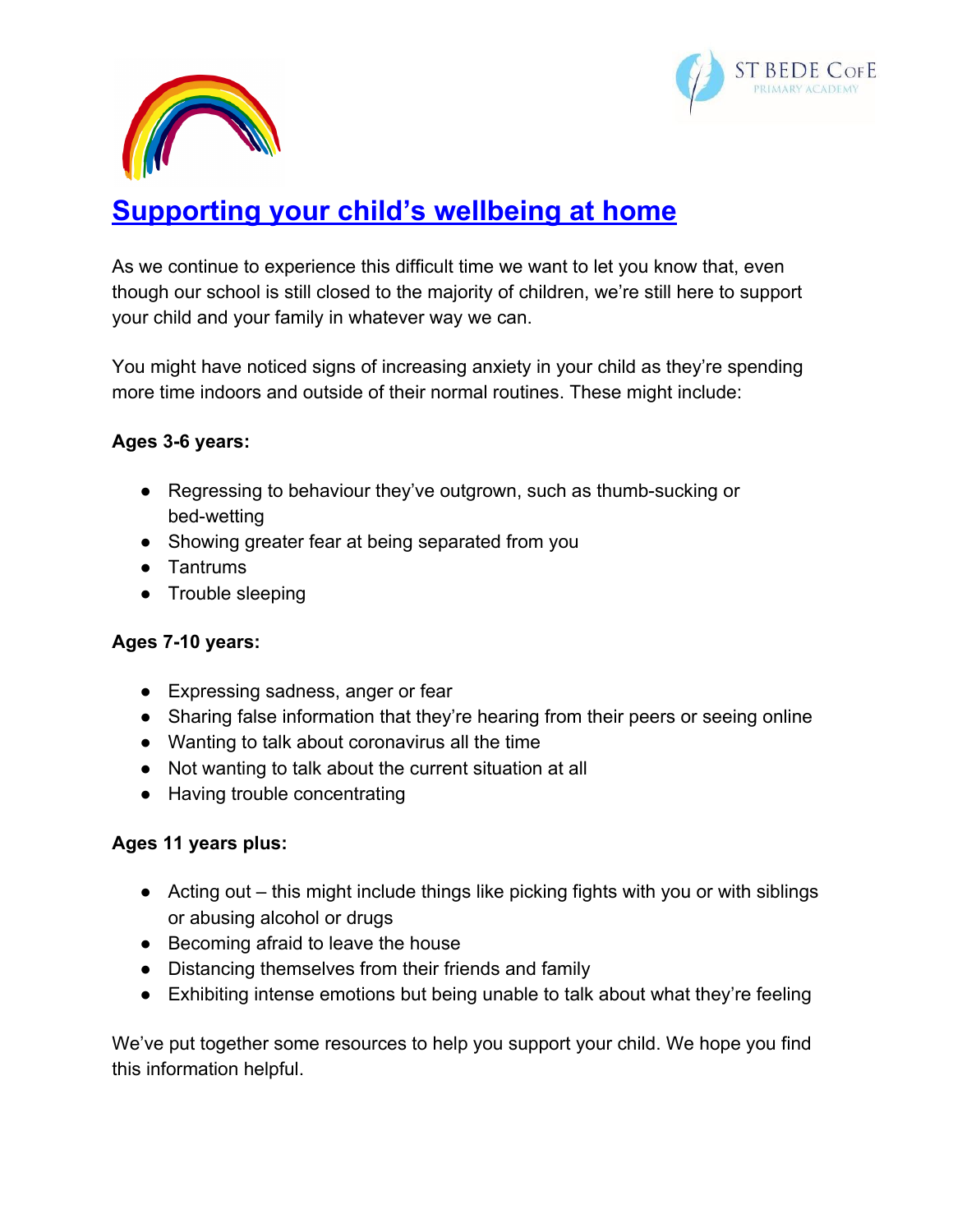

If you have any concerns about how your child is coping or you need any other support from the school, please let us know by contacting us on the school phone number 01204 61899 or email us at [info@stbedeacademy.org](mailto:info@stbedeacademy.org)

We're extremely grateful for all the support you've continued to show us as we all adapt to these new circumstances, and we want to reassure you that we are still here to support you too.

# **Take care of yourself**

It's really important to take care of your own physical and mental health. Children are very perceptive, and they react to what they sense from the adults around them.

Here are some things you can do to help keep yourself healthy:

**Connect with others** – maintain relationships with people you care about through phone and video calls

**Exercise** – take some time every day to move. You could go for a walk or run. You'll also find lots of fitness videos online for everything from yoga to dance. Find something you enjoy and that makes you feel good

**Eat healthy meals** – try to keep a well-balanced diet and drink enough water

**Get some sleep** – being anxious or worried can have a big impact on your sleep. If you're struggling to get a good night's sleep, try to develop a calming bedtime routine – for example, do 10 minutes of yoga or listen to calming music. There are also apps you can download that provide guided meditation to help you get to sleep more quickly

**Turn off the news** – it's important to keep up to date, but the 24-hour news cycle can make you more anxious. Limit your exposure to the news to only a small amount of time, just enough to know what the latest government guidance is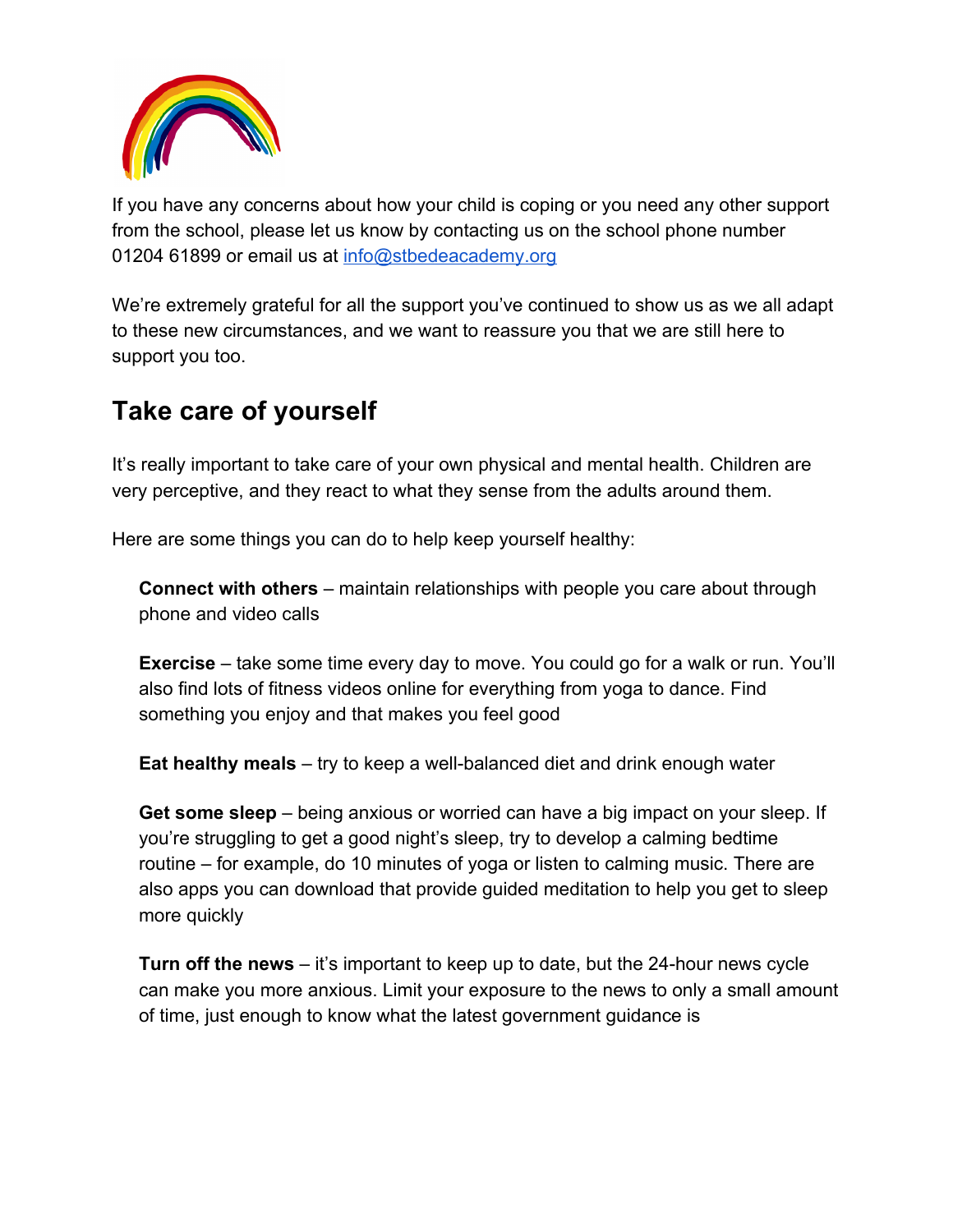

**Do things you enjoy** – as we continue to spend more time at home, we can take some time to do the things we really enjoy, maybe baking, gardening and reading. These are also great activities we can share with our children

**Set goals** – it's easy to lose track of the days, so it can be helpful to set daily and weekly goals to give us a sense of control and purpose. Examples might be setting a goal of walking for half an hour at least 3 times this week or reading a new book

**Connect with the outdoors** – depending on where you live, it may not be possible to spend time outside. If you don't have a garden or terrace, you can still open a window to let some fresh air and sunlight in. Put a comfortable chair by the window so you can look outside and get some air as you read a book

**Talk to someone** – during this difficult time, sharing with family and friends how you're feeling and what you're doing to cope can be helpful for both you and them. There are also helplines you can call for support – we've included a list at the end of this pack

How to talk to your child about what's happening

No matter how calmly you manage the current environment, children are likely to be anxious, so it's important to talk to them about what's happening.

## **For younger children**

Children pick up bits of information from their friends, from the news and from listening to adults talking around them – but they can misunderstand what they're hearing.

# **Deal with the news head-on and talk about it openly and calmly, giving them the facts**

- $\circ$  Give them age-appropriate information take a look at:
	- [BBC Newsround hub](https://www.bbc.co.uk/newsround/51204456) regularly updated with information and advice
	- $\blacksquare$  [#covibook](https://www.mindheart.co/descargables) for under 7s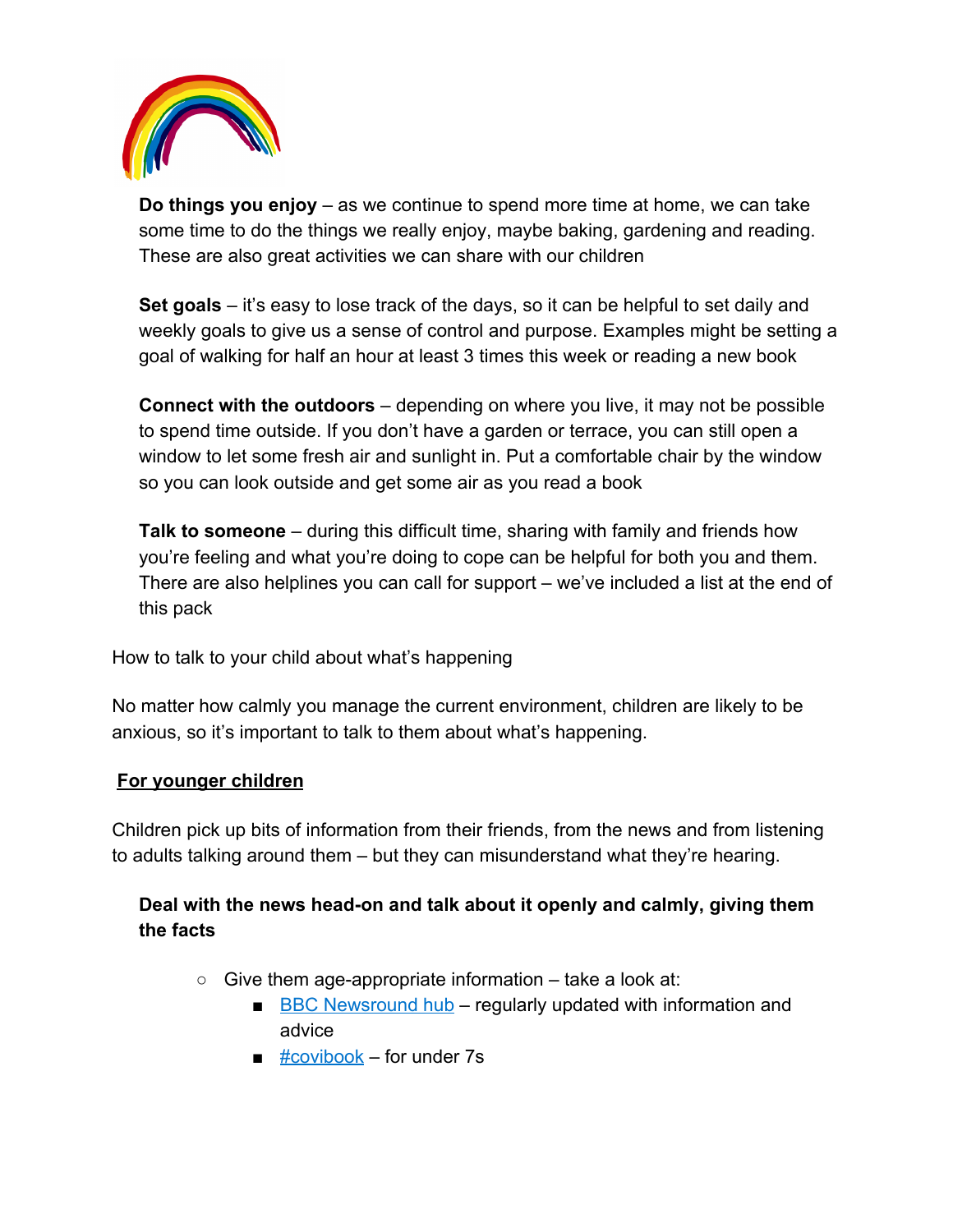

- [Children's guide to coronavirus](https://www.childrenscommissioner.gov.uk/publication/childrens-guide-to-coronavirus/)  a download from the Children's Commissioner to help explain the situation to children
- Teach them how to know if information they find on the internet is reliable. Explain how some stories on social media may be based on rumours or inaccurate information
- $\circ$  Encourage them to take breaks from listening to or reading the news  $$ overexposure isn't helpful

#### **Encourage questions**

- This will give them the confidence to reach out, if they have anything to ask
- $\circ$  Be reassuring but honest when answering questions it's ok if you don't have all the answers
- $\circ$  Be ready to answer the same question over and over children tend to repeat themselves when they're feeling uncertain or worried, so you might have to answer the same questions more than once as they seek extra reassurance

#### **Be a role model**

- Recognise and manage your own worries first
- Be open about your own feelings and let them know it's normal to be concerned – for example, let them know you're also finding the news a bit worrying and what you're doing to stay calm

#### **Explain how our body's immune system protects us**

- It's constantly working against germs without us knowing. We can't and don't need to control this process
- $\circ$  Explain that we're taking precautions against this particular germ because it's a new one which our bodies haven't come across before
- Remind them how important it is that they eat healthy food, sleep and exercise, as this helps to fight germs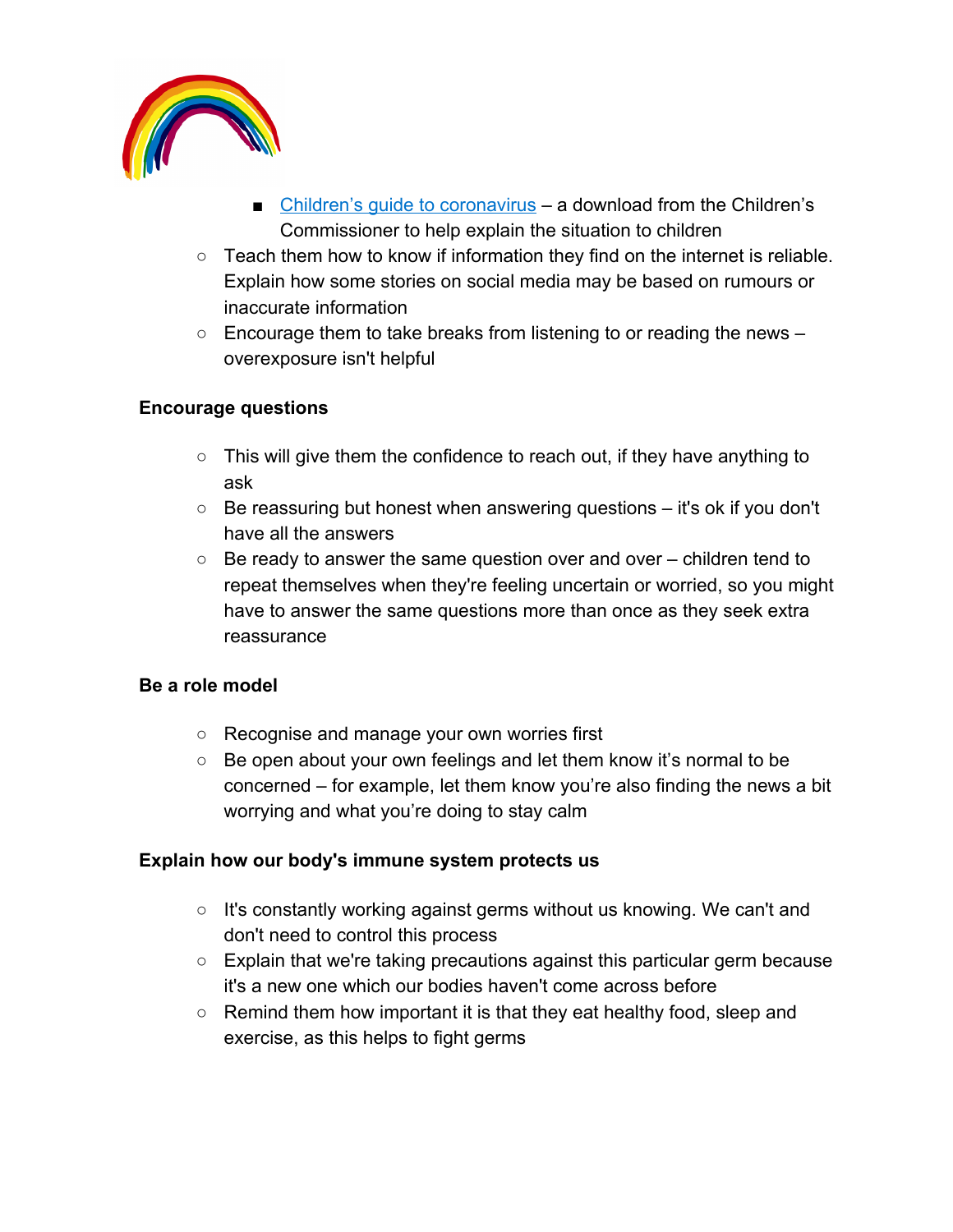

 $\circ$  If it helps, reassure them that the effects of this virus on healthy young people are very mild

#### **Keep doing your bit to help children reduce the spread of germs**

- $\circ$  Remind them to maintain good hygiene like bathing daily and wearing fresh clothes
- Encourage them to sing 'happy birthday' twice when they're washing their hands

#### **For older children**

Older children will have the same anxieties about their own health and that of their family and friends as younger children. But they're also likely to feel socially isolated, and worried about their education and what life will be like after the pandemic is over.

In addition to the steps above:

**Encourage them to maintain social ties** – relationships are especially important for older children, so give them room to keep in touch with their friends

**Equip them with accurate information** – for example:

- [Mythbusters](https://www.who.int/emergencies/diseases/novel-coronavirus-2019/advice-for-public/myth-busters) from the World Health Organization
- [Data visualisation pack](https://informationisbeautiful.net/visualizations/covid-19-coronavirus-infographic-datapack/) from Information is Beautiful (regularly updated)

#### **Share tools to help them manage anxiety**

- YoungMinds: [practical steps to take if you're anxious about coronavirus](https://youngminds.org.uk/blog/what-to-do-if-you-re-anxious-about-coronavirus/)
- Mind: [how to take care of your wellbeing when staying home](https://www.mind.org.uk/information-support/coronavirus-and-your-wellbeing)

#### **If your child struggles with higher levels of anxiety**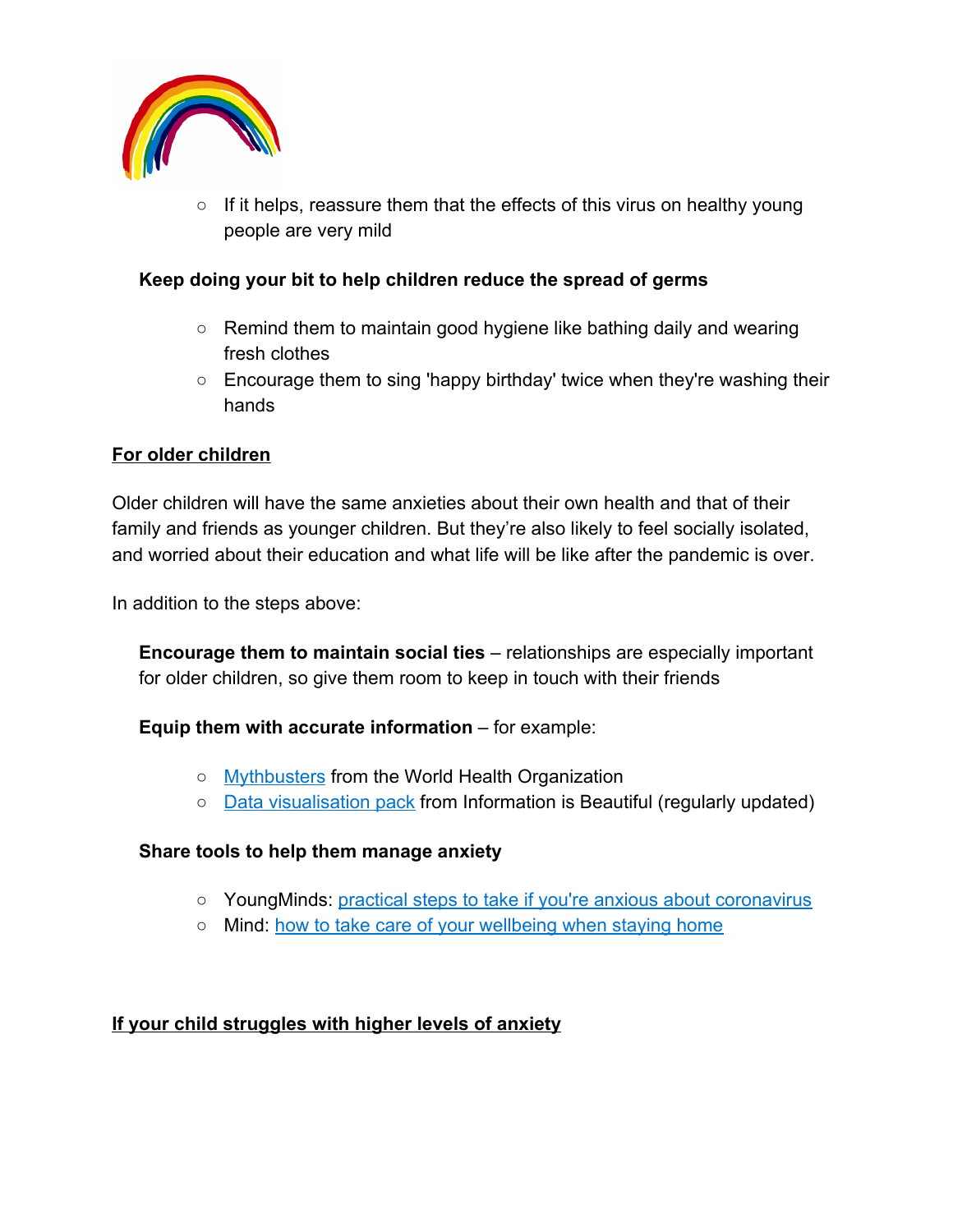

Some children are naturally more anxious, such as those with existing phobias or obsessive-compulsive disorders. The current situation can make those anxieties worse.

Get them to do activities such as counting, ordering and sorting tasks which can help them calm down

Encourage them to use relaxation techniques such as controlled breathing

Look out for obsessive or compulsive behaviours and try to get ahead of them early by challenging unhelpful thoughts and assumptions

If you're worried about your child's anxiety, **YoungMinds** is a charity dedicated to children's mental health. They've opened a [parents' helpline](https://youngminds.org.uk/find-help/for-parents/parents-helpline/) for confidential, expert advice. You can reach them at 0808 802 5544

#### **Helplines and websites for children and young people**

Resources to support children's wellbeing

| <b>ORGANISATION</b>                        | <b>LINK TO RESOURCE</b>                          |
|--------------------------------------------|--------------------------------------------------|
| Action for Happiness - calendars to help   | https://www.actionforhappiness.org/copin         |
| children to cope during the pandemic       | g-calendar                                       |
|                                            | https://www.actionforhappiness.org/calen<br>dars |
| Oxford University Press - worry book       | https://en.calameo.com/read/0007777219           |
| about Coronavirus                          | 45cfe5bb9cc?authid=Xu9pcOzU3TQx                  |
| Stories to tell and songs to sing to       | https://www.growyourmindset.co.uk/free-r         |
| promote positivity                         | esources                                         |
| Wellbeing activities for both teachers and | https://www.place2be.org.uk/our-services/        |
| children to complete with children         | services-for-schools/mental-health-resour        |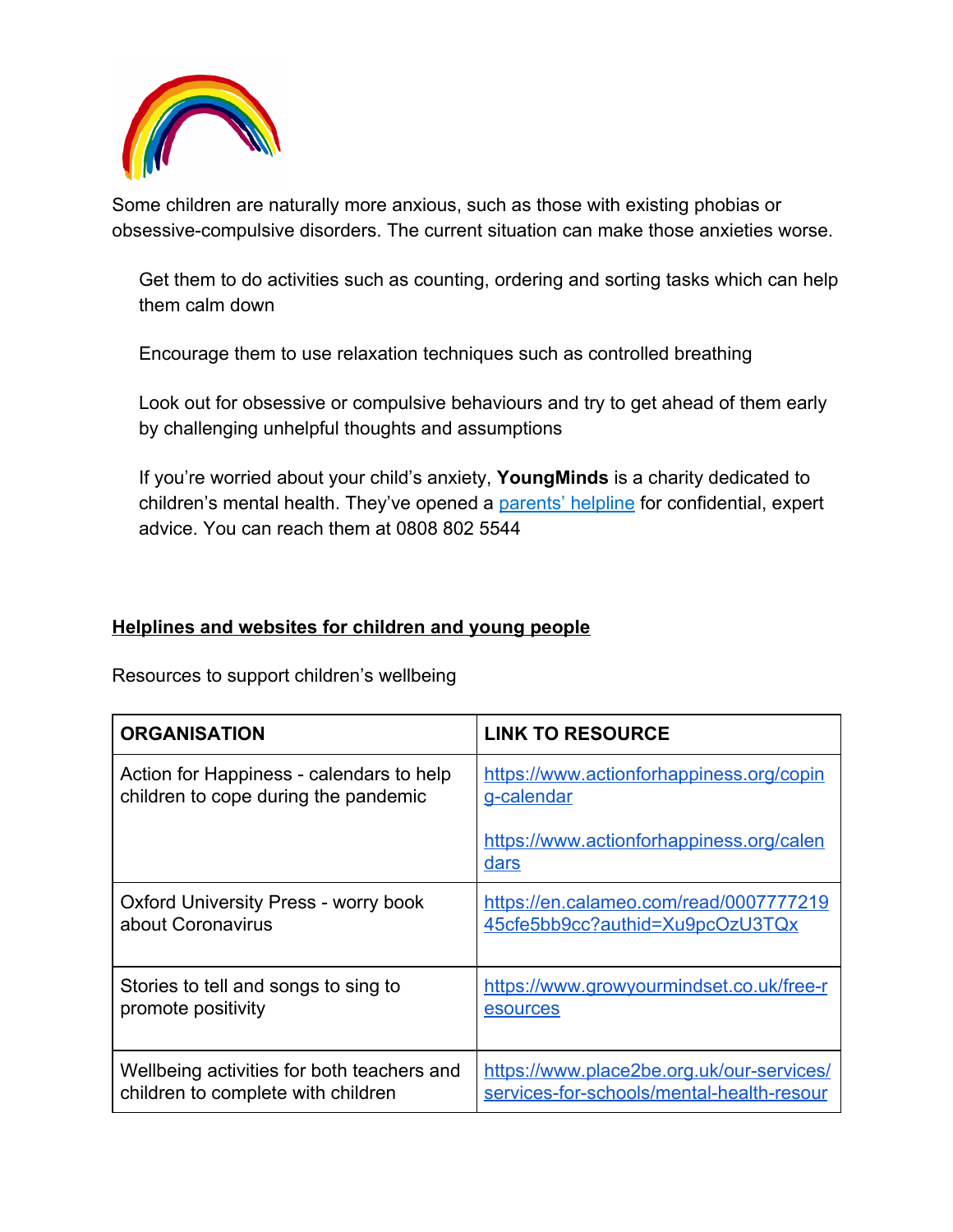

|                                           | ces-for-schools/coronavirus-wellbeing-acti<br>vity-ideas-for-schools/                               |
|-------------------------------------------|-----------------------------------------------------------------------------------------------------|
| Further resources to support wellbeing    | https://youngminds.org.uk/resources/scho<br>ol-resources/wellbeing-activity-calendar-a<br>nd-games/ |
| For Years 5 and 6 - mental health support | https://www.kooth.com/                                                                              |

If your child would like to speak with someone confidentially, there are helplines and websites specifically for them.

| <b>ORGANISATION</b>                                                                                                                 | <b>CONTACT INFORMATION</b>                                                                                                                       |
|-------------------------------------------------------------------------------------------------------------------------------------|--------------------------------------------------------------------------------------------------------------------------------------------------|
| <b>SHOUT</b> Free, confidential support via<br>text, available 24/7                                                                 | Text SHOUT to 85258 in the UK to text with<br>a trained crisis volunteer who'll provide<br>active listening and collaborative<br>problem-solving |
| THE MIX                                                                                                                             | - Call 0808 808 4994 for free (11am to<br>11pm daily)                                                                                            |
| Free confidential telephone helpline and<br>online service that aims to find young<br>people the best help, whatever the<br>problem | - Access the online community<br>- Email The Mix                                                                                                 |
|                                                                                                                                     |                                                                                                                                                  |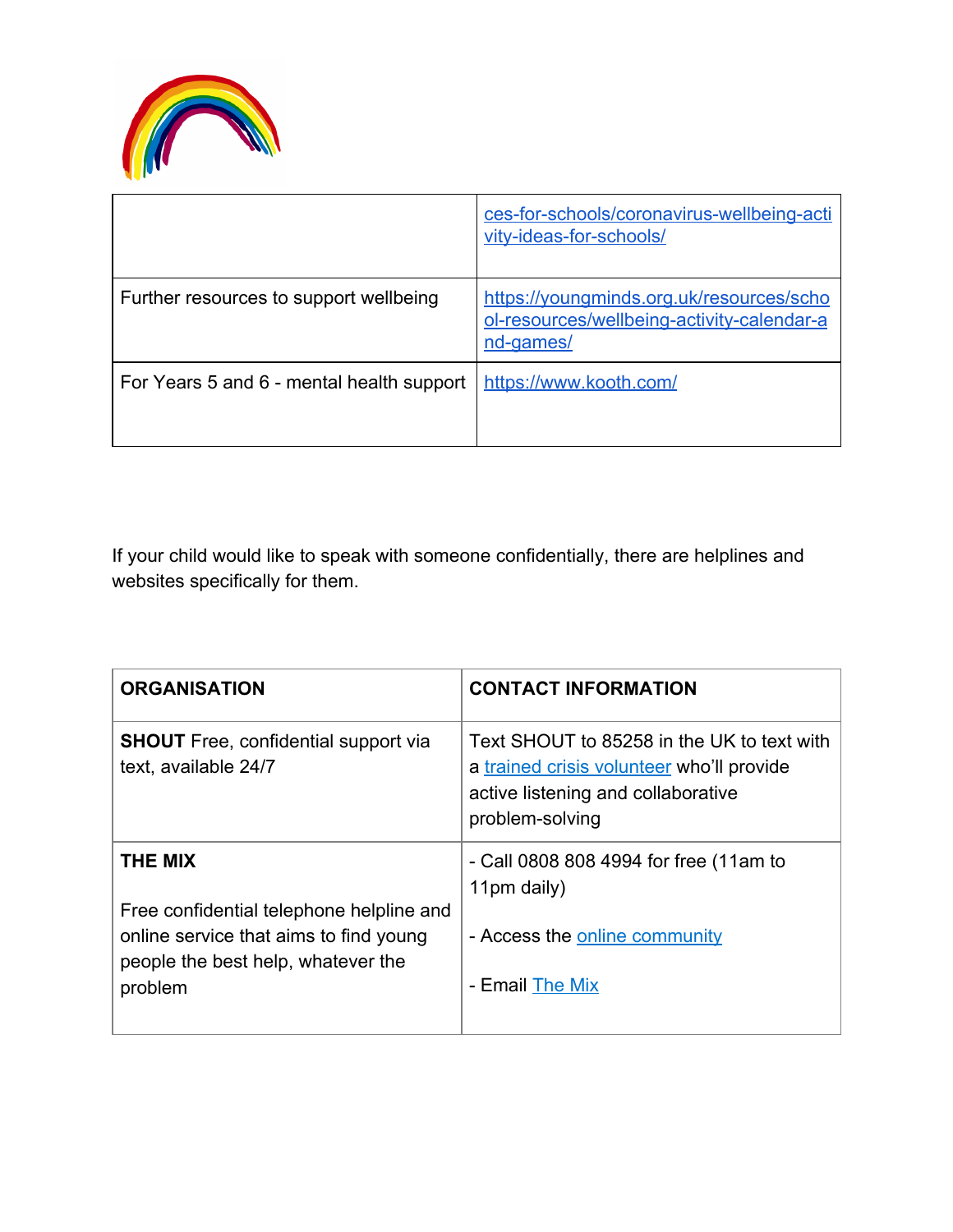

| <b>ChildLine</b>                                                           | - call 0800 1111 for free anytime                                                                    |
|----------------------------------------------------------------------------|------------------------------------------------------------------------------------------------------|
| Confidential telephone counselling<br>service for any child with a problem | - Have an online chat with a counsellor<br>(9am to midnight daily)<br>- Check out the message boards |

#### **How to continue to make home learning work for your family**

We're realistic about what pupils will be able to do during this period, and we want you to be too.

**You're not expected to become teachers** and your children aren't expected to learn as they do in school. Simply providing them with some structure at home will help them to adapt.

The following tips are designed to help you create a positive learning environment at home. See what works best for your household.

**- Create and stick to a routine if you can. This is what children are used to.** For example, eat breakfast at the same time and make sure they're dressed before starting the 'school' day – avoid staying in pyjamas!

**- Involve your children in setting the timetable where possible.** It's a great opportunity for them to manage their own time better and it'll give them ownership

**- Check in with your children and try to keep to the timetable, but be flexible.** If a task/activity is going well or they want more time, let it extend where possible

**- If you have more than 1 child at home, consider combining their timetables. For example, they might exercise and do maths together – see what works for your household**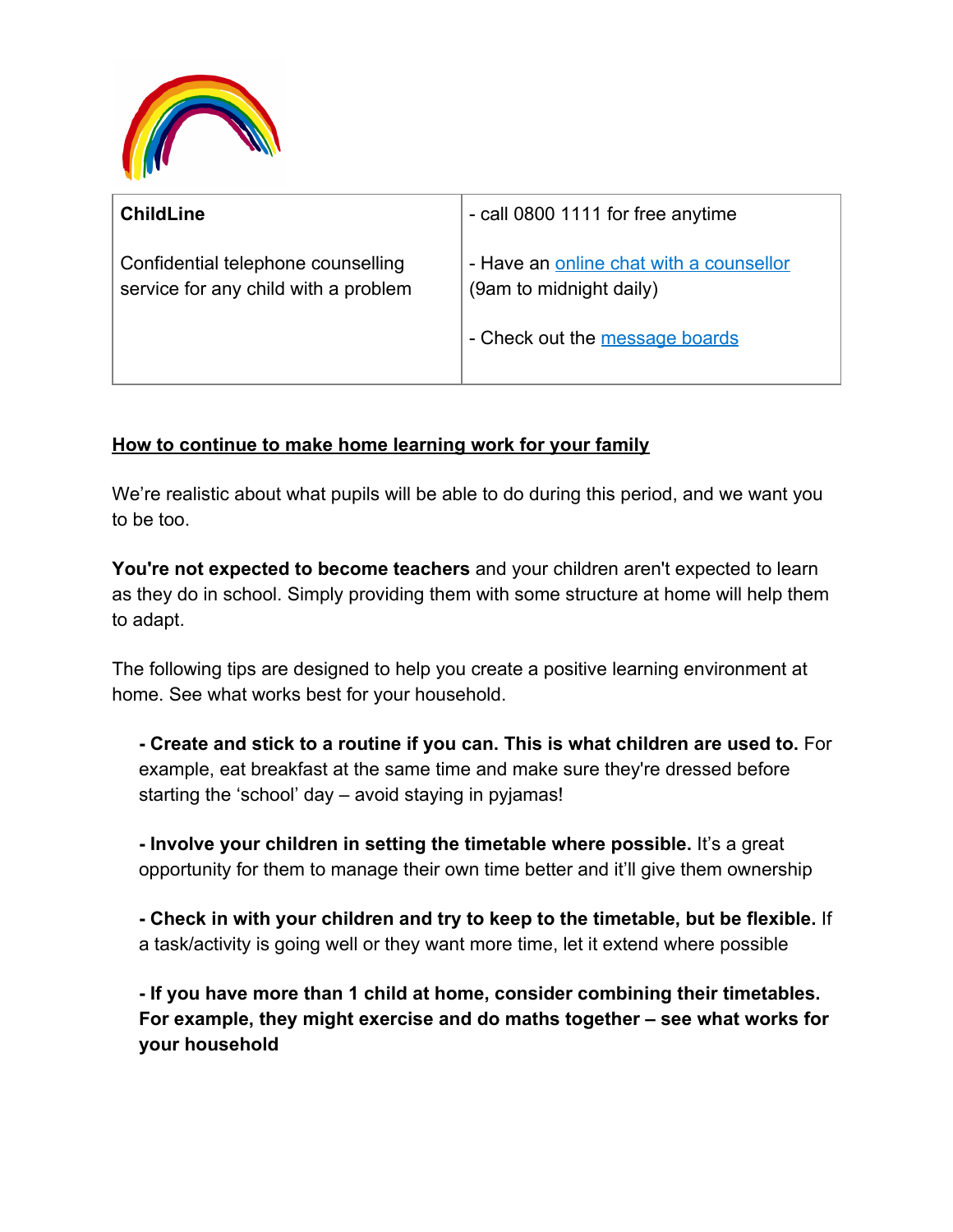

## **- Designate a working space if possible, and at the end of the day have a clear cut-off to signal school time is over**

**- Stick the timetable up on the wall** so everyone knows what they should be doing when, and tick activities off throughout the day

**- Take stock at the end of each week.** What's working and what isn't? Ask your children, involve them too

**- Distinguish between weekdays and weekends, to separate school life and home life**

**- Give them chores** to do so they feel more responsible about the daily routine at home

- Ask them to **help you cook** and bake

- Accept that **they'll probably watch more TV/spend time on their phone** – that's ok but you might want to set/agree some screen time limits

 Please don't worry about your children getting behind with learning. Everyone's in the same boat, and when things get back to normal we'll make sure we get everyone back on track.

**Please check the school website for your child's home learning programme, and keep checking twitter for daily tasks and ideas.**

#### **Where to turn to for help**

 It's okay to not be okay. We all need someone to talk to sometimes. If you feel overwhelmed, at risk of abuse or experiencing financial need, there are people you can call on for support: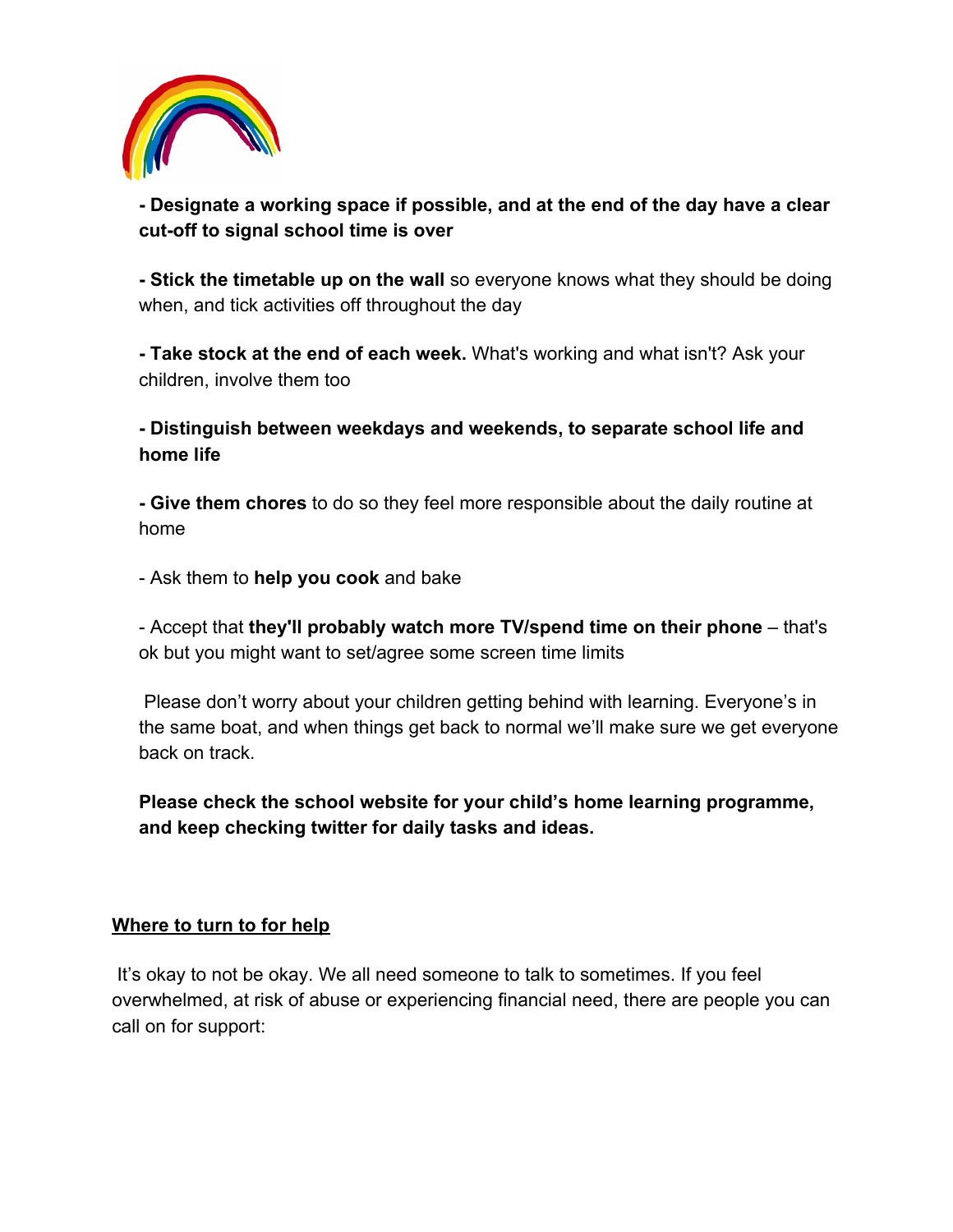

# **MENTAL HEALTH**

| <b>ORGANISATION</b>                                                                                                                       | <b>CONTACT INFORMATION</b>                                                                                                             |
|-------------------------------------------------------------------------------------------------------------------------------------------|----------------------------------------------------------------------------------------------------------------------------------------|
| <b>Mental Health Foundation</b><br>Provides information and support for<br>anyone with mental health problems or<br>learning disabilities | Website: www.mentalhealth.org.uk                                                                                                       |
| <b>Mind</b><br>A mental health charity                                                                                                    | Phone: 0300 123 0093 (Monday to Friday,<br>9am to 6pm)<br>Website: www.mind.org.uk                                                     |
| <b>PAPYRUS</b><br>Youth suicide prevention society                                                                                        | Phone: 0800 068 4141 (Monday to Friday<br>9am to 10pm and 2pm to 10pm on<br>weekends and Bank Holidays)<br>Website: www.papyrus-uk.org |
| <b>Samaritans</b><br>Confidential support for people<br>experiencing feelings of distress and<br>despair                                  | Phone: 116 123 (free 24hr helpline)<br>Website: www.samaritans.org.uk                                                                  |
| <b>SANE</b><br>Emotional support, information and<br>guidance for people affected by mental<br>illness, their families and carers         | Website: www.sane.org.uk/support                                                                                                       |